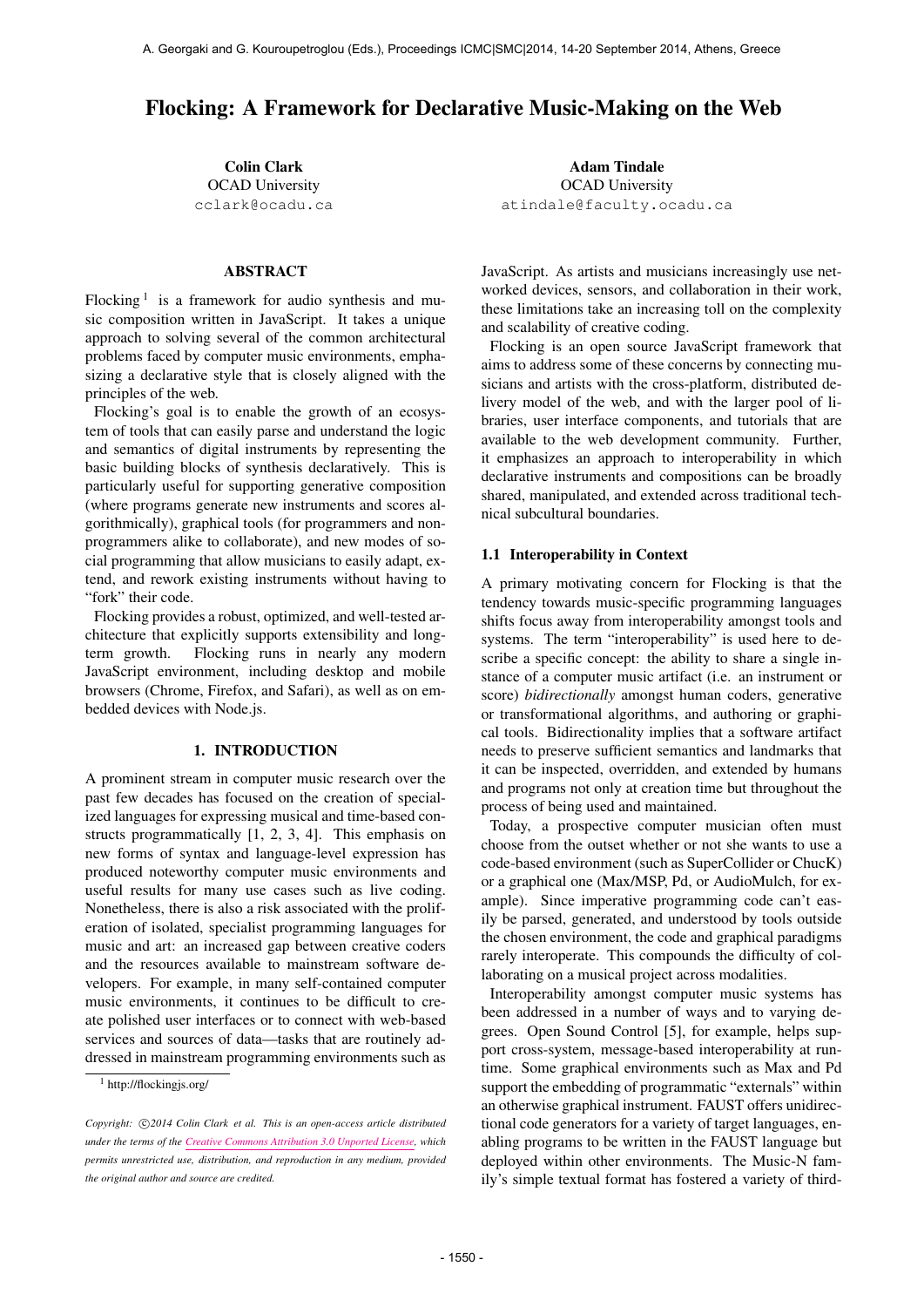party compositional tools that can process and generate score and orchestra files.

Some computer music environments also provide APIs for manipulating the language's parsing and compilation artifacts. One of CSound 6's new features includes an abstract syntax tree API, enabling a user to write C code that manipulates an orchestra prior to compilation [6]. Max/MSP's Patcher API supports the programmatic traversal and generation of a Max patch using Java or JavaScript code<sup>2</sup>. Lisp-based languages such as Extempore go further towards potential interoperability, providing macro systems that allow for more robust generative algorithms to be created within the facilities of the language itself.

Within this context, Flocking aims to provide a framework that supports extended interoperability via a declarative programming model where the intentions of code are expressed as JavaScript Object Notation (JSON) data structures. JSON is a subset of the JavaScript language that is used widely across the web for exchanging data  $3$ . Flocking's approach combines *metaprogramming* with an emphasis on publically-visible state and structural landmarks that help to support the alignment, sharing, and extension of musical artifacts across communities of programmers and tools.

# 2. HOW FLOCKING WORKS

# 2.1 The Framework

The core of the Flocking framework consists of several interconnected components that provide the essential behaviour of interpreting and instantiating unit generators, producing streams of samples, and scheduling changes. Flocking's primary components include:

- 1. the *Flocking interpreter*, which parses and instantiates synths, unit generators, and buffers
- 2. the *Environment*, which represents the overall audio system and its configuration settings
- 3. *Audio Strategies*, which are pluggable audio output adaptors (binding to backends such as the Web Audio API or ALSA on Node.js)
- 4. *Unit Generators* (ugens), which are the samplegenerating primitives used to produce sound
- 5. *Synths*, which represent instruments and collections of signal-generating logic
- 6. the *Scheduler*, which manages time-based change events on a synth

Figure 1 shows the runtime relationships between these components, showing an example of how multiple synths and unit generators are composed into a single Web Audio ScriptProcessorNode.



Figure 1. A diagram showing Flocking's primary components and how they relate to each other and to the Web Audio API.

### 2.2 Declarative Programming

Above, we described Flocking as a declarative framework. This characteristic is essential to understanding its design. Declarative programming can be understood in the context of Flocking as having two essential aspects:

- 1. it emphasizes a high-level, semantic view of a program's logic and structure
- 2. it represents programs as data structures that can be understood by other programs

J.W. Lloyd informally describes declarative programming as "stating *what* is to be computed but not necessarily *how* it is to be computed" [7]. The emphasis here is on the logical or semantic aspects of computation, rather than on low-level sequencing and control flow. Traditional imperative programming styles are typically intended for an "audience of one"—the compiler. Though code is often shared amongst multiple developers, it can't typically be understood or manipulated by programs other than the compiler.

In contrast, declarative programming involves the ability to write programs that are represented in a format that can be processed by other programs as ordinary data. The Lisp family of languages are a well-known example of this approach. Paul Graham describes the declarative nature of Lisp, saying it "has no syntax. You write programs in the parse trees... [that] are fully accessible to your programs. You can write programs that manipulate them... programs that write programs." Though Flocking is written in ordinary JavaScript, it shares with Lisp the approach of expressing programs within data structures that are fully available for manipulation by other programs.

# 2.3 JSON

The key to Flocking's declarative approach is JSON, the JavaScript Object Notation format. JSON is a lightweight data interchange format based on a subset of JavaScript that can be parsed and manipulated in nearly any programming language. JSON provides several primary data types

<sup>2</sup> http://cycling74.com/docs/max5/vignettes/js/jspatcherobject.html <sup>3</sup> http://json.org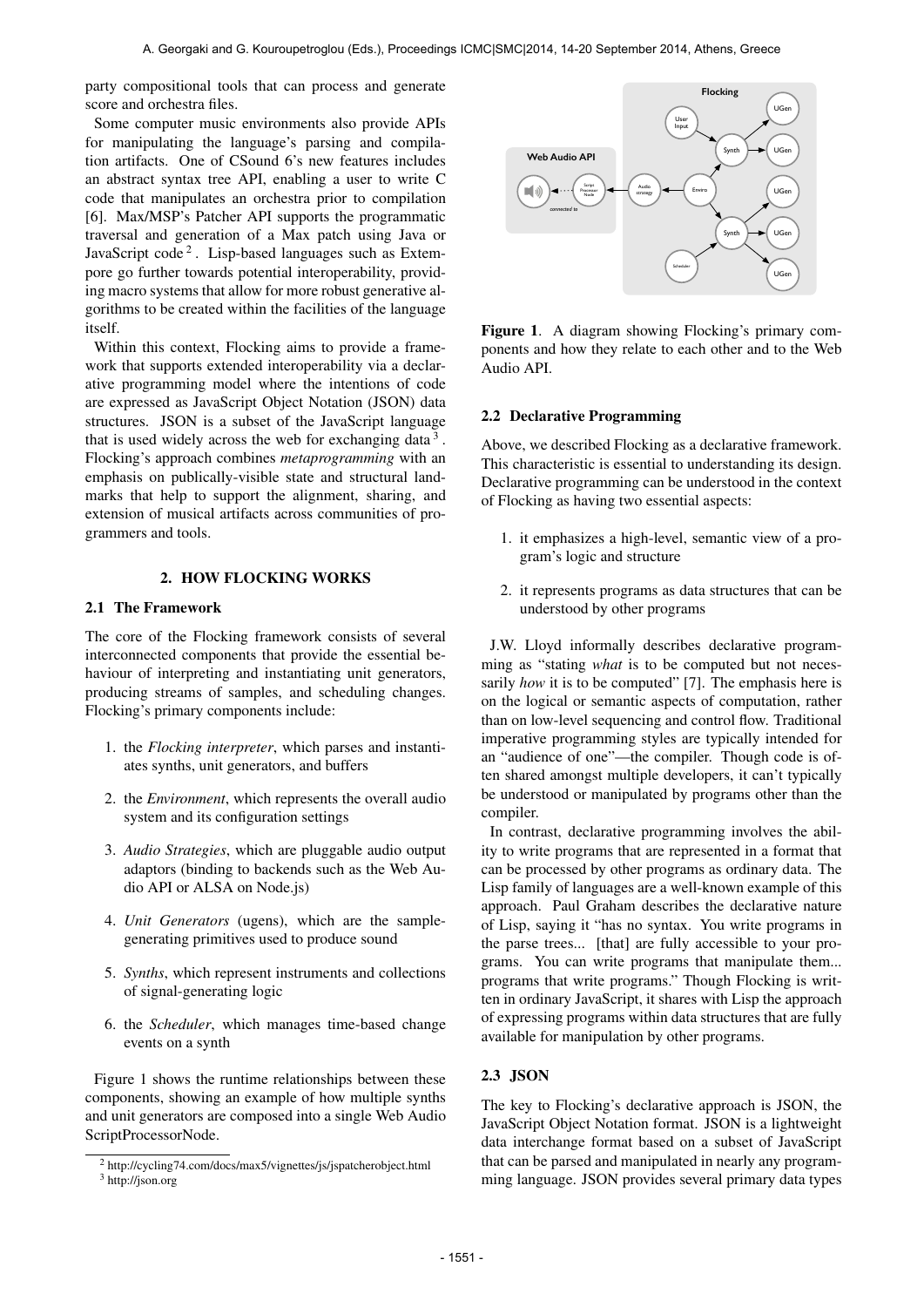and structures that are available across programming languages. The following table describes these data structures and their syntax:

| <b>Type</b>   | <b>Syntax</b> | <b>Description</b>            |
|---------------|---------------|-------------------------------|
| Object        |               | Dictionary of key/value pairs |
| Array         |               | An ordered list               |
| <b>String</b> | "cat"         | A character sequence          |
| Number        | 440.4         | A floating point number       |

Since JSON's syntax and semantics are identical to JavaScript's own type literals, JSON is a convenient language for representing data in web applications without imposing additional parsing complexity. All of Flocking's musical primitives are expressed as trees of JSON objects. These objects can be easily serialized, traversed, manipulated, and merged with other objects. In comparison to other music programming environments, which often describe themselves as functional or object-oriented, Flocking weaves the two approaches together in a manner that could be called "document-oriented."

#### 2.4 Unit Generator Definitions

Musicians working with Flocking don't typically instantiate unit generators directly. Instead, they compose JSON objects into trees. Each node in the tree, called a *unit generator definition* (ugenDef), describes a unit generator instance and its connection to others in the signal-processing graph. A ugenDef includes the following information:

- 1. the type of unit generator to be instantiated
- 2. a named set of inputs (key/value pairs), which can consist of either literal values (floats) or other unit generator specifications
- 3. the rate at which the unit generator will be evaluated (audio, control, or constant); this defaults to "audio" if omitted
- 4. a named set of static options, which describe how the unit generator should be configured

Below is a simple example of a sine wave oscillator, illustrating how Flocking unit generators are defined in JSON:

```
{
  ugen: "flock.ugen.sinOsc",
  rate: "audio",
  inputs: {
    freq: 440,
    mul: 0.25
  },
  options: {
    interpolation: "linear"
  }
}
```
Unit generator types are expressed as dot-separated strings called *key paths* or *EL expressions*. These strings are bound to creator functions at instantiation time by Flocking. All type expressions refer to a global namespace hierarchy so that developers can easily contribute their own unit generator implementations (using their own namespace to avoid conflicts) and have the Flocking framework manage them in the same manner as any of the built-in types.

#### 2.5 Synth Definitions

A collection of unit generator definitions form the basis of a *synth definition* (synthDef). Synth definitions describe a complete instrument to be instantiated by the Flocking framework. Synths typically include a connection to an output bus—either the speakers or one of the environment's shared "interconnect" buses. In this respect, Flocking's architecture is inspired by the SuperCollider server [8, pp.25]. Here is a simple example of a synthDef that outputs two sine waves, one in each stereo channel:

```
{
  ugen: "flock.ugen.out",
  sources: [
    {
      ugen: "flock.ugen.sinOsc"
    },
    {
      ugen: "flock.ugen.sinOsc",
      freq: 444
    }
  ]
}
```
This example also illustrates a key aspect of Flocking's interpreter and its document-merging approach. In the case of the first unit generator, we have omitted all input values. When the synth is instantiated, it will automatically be given a frequency of 440 Hz and an amplitude of 1.0. This is due to the fact that every built-in unit generator declares a set of default values. The Flocking interpreter, prior to instantiating the unit generator, will merge the user's ugen-Def values on top of the defaults. If a property is omitted, the default value will be retained; if a user specifies a property, it will be used in place of the default. To save typing, the interpreter will also handle input names correctly when they aren't nested inside an "inputs" container. Notably, this defaulting and permissiveness is implemented in a publicly visible way (as JSON *defaults specifications*), helping to ensure that these programming conveniences wont't restrict interoperability with other tools.

To instantiate a Synth, its creator function must be called. In Flocking, a component creator function typically takes only one argument—the component's *options* structure and returns an instance of the component. For all synths, the options object must include a synthDef as well as any other settings needed to appropriately configure the synth instance. Figure 2 shows how a Flocking synth is created programmatically.

By default, synths are automatically added to the tail of the Environment's list of nodes to evaluate, so they will start sounding immediately if the Environment has been started.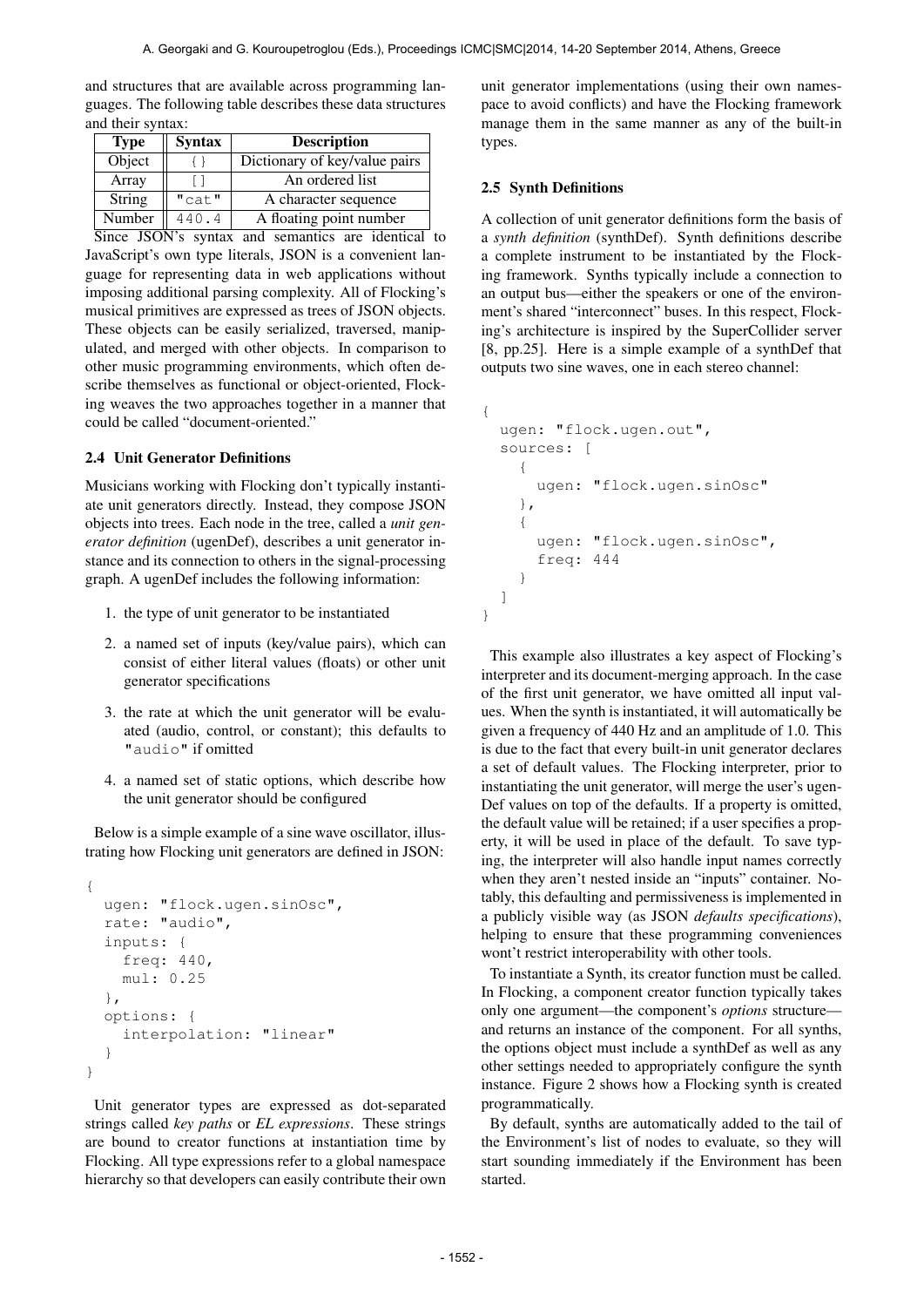```
var synth = flock.synth({
  synthDef: {
    id: "carrier",
    ugen: "flock.ugen.sinOsc",
    freq: 440,
    phase: {
      id: "mod",
      ugen: "flock.ugen.sinOsc",
      freq: 34.0,
      mul: {
        ugen: "flock.ugen.sinOsc",
        freq: 1/20,
        mul: Math.PI
      },
      add: Math.PI
    },
    mul: 0.25
  }
});
```
Figure 2. Instantiating a custom phase modulation synth.

# 2.6 Updating Values

Once a synth has been instantiated, its inputs can be changed on the fly. Flocking supports a highly dynamic signal processing pipeline; unit generators can be added or swapped out from a synth at any time, even while it's playing. Behind the scenes, everything in the signal graph is a unit generator, even static values.

In order to direct changes at a particular unit generator, it has to be given an identifying name. In the example shown in figure 2, the carrier and modulator unit generators are each given an id property that exposes them publicly. These names represent "cutpoints" into the overall tree that provide easier access to a particular unit generator. Synths keep track of all their named unit generators and provide get and set methods for making programmatic changes to their inputs.

Changes can be targeted at any unit generator within the tree using key path expressions. Here is an example of how changes can be made to different points in the unit generator tree with a single call to Synth.set():

```
synth.set({
  "carrier.freq": 220,
  "mod.mul.freq": 1/30
});
```
This example lowers the frequency of the carrier oscillator by an octave while simultaneously slowing down the rate at which the modulator's amplitude is oscillating.

This hierarchical path-based scheme for addressing Flocking's graph of signal generators is inspired by Open Sound Control's *addresses*, which provide a similar means for specifying arbitrary message targets within a tree. Indeed, OSC messages can be easily adapted to Flocking change specifications; this is accomplished with only a few lines of code in the Flocking OSC library. 4

# 3. SCHEDULING

#### 3.1 Unit Generators Represent Change

Modelling the architectural distinction between different types of changes that occur at varying time scales is a common challenge faced by computer music systems. Such changes include:

- 1. highly optimized data flow-based changes that occur at the signal level
- 2. value or instrument changes scheduled at fixed or indeterminate rates (a "score")
- 3. messages or events sent between objects in an object-oriented system
- 4. user-triggered events from an OSC or MIDI controller, or from graphical user interface components such as buttons and knobs

Different systems take markedly different approaches to modelling these distinctions. Flocking attempts to unify the means for expressing both micro- and macro-level changes in a composition. Where other systems create a fundamental semantic and syntactic distinction between different sources of change (e.g. unit generators vs. patterns in SuperCollider), instruments and scheduled events alike are specified in Flocking as a tree of unit generators. The primary difference is the rate at which these unit generators are evaluated. This allows the same instruments that are used to define the note-level timbre and texture of a piece to be reused when shaping the larger-scale phrasing and structure of the music. Figure 3 provides an example of how changes are scheduled using Flocking's declarative scheduler to create a simple drum machine.

This example assumes that there is already a synth running (named "drumSynth"), which will produce a drum sound whenever its trigger input changes. First, we instantiate an asynchronous tempo scheduler—a type of scheduler that runs outside of the sample generation pipeline and that accepts time values specified in beats per minute. Currently there are only asynchronous Schedulers in Flocking; a sample-accurate implementation is in the planning stages.

The details of the desired changes are specified in the "score" section of the example. This particular score is defined with the following parameters:

- it should be repeatedly applied, every beat
- each change should be targeted at a particular instrument (specified by name)
- the value of each change should be determined by evaluating the supplied synthDef

<sup>4</sup> https://github.com/colinbdclark/flocking-osc/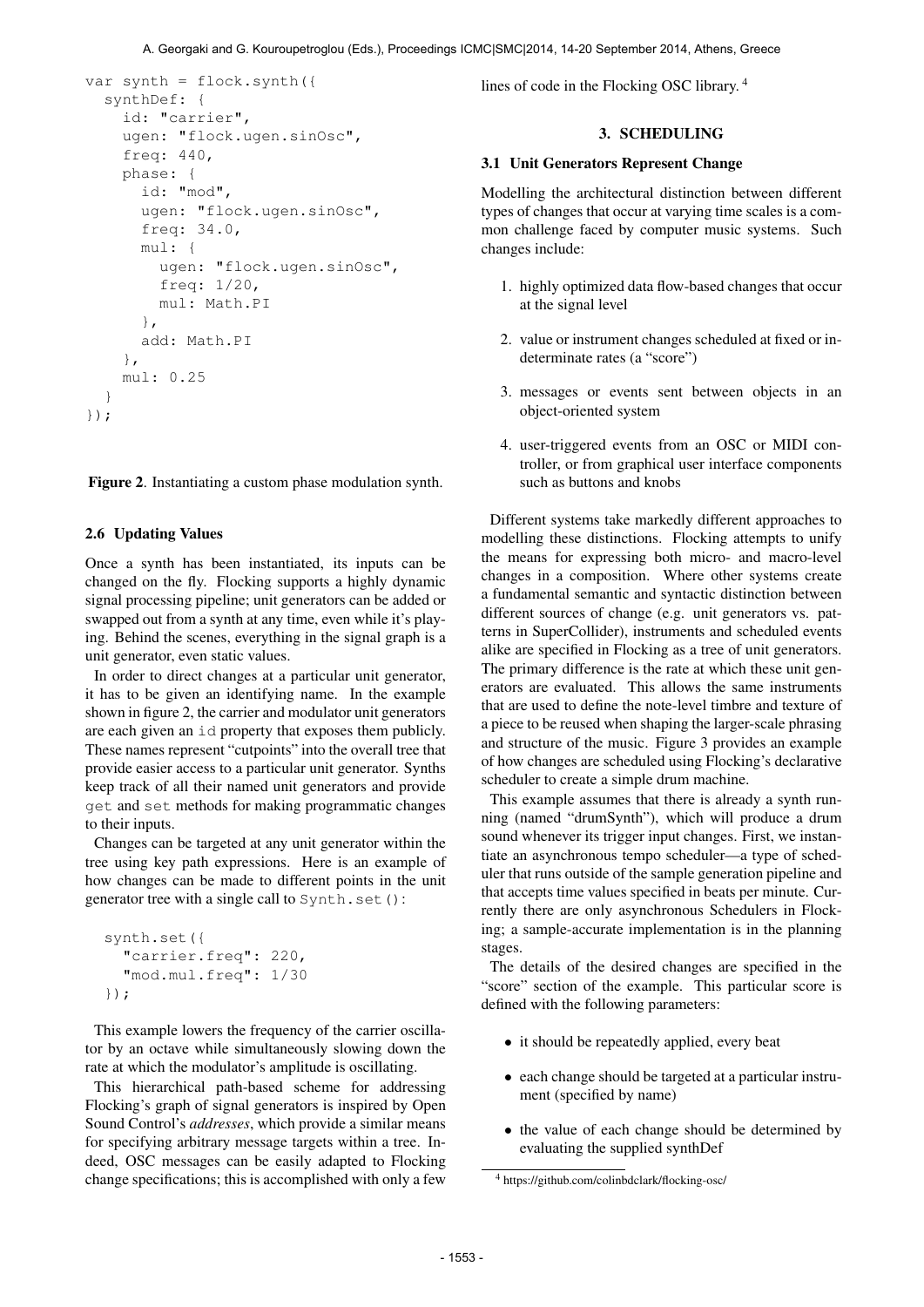```
flock.scheduler.async.tempo({
 bpm: 180,
  score: {
    interval: "repeat",
    time: 1,
    change: {
      synth: "drumSynth",
      values: {
        "trig.source": {
          synthDef: {
```

```
list: [
           1, 1, 0, 1,
           1, 0, 1, 0
         ],
         loop: 1
       }
    }
  }
}
```
ugen: "flock.ugen.sequence",

Figure 3. Scheduling changes with the Flocking Scheduler.

} });

In Flocking, synths can be evaluated at different rates, including at audio, control, scheduled, and demand rate. The scheduler automatically takes care of parsing the JSONbased *change specification*, producing a *value synth* running at the specified scheduled rate, and targeting its stream of changes to the desired instrument synth. In figure 3 above, the scheduled synth will be evaluated on every beat. It produces values using a simple sequence unit generator, which cycles through a list of numbers in order.



Figure 4. Diagram showing the runtime structure of Flocking's declarative scheduler.

A full version of the example in figure 3, which also illustrates how synths and schedulers can be woven together in an entirely declarative way, is available on Github<sup>5</sup>.

#### 3.2 Rationale

This approach was inspired by an insight in James Tenney's *Computer Music Experiences* [9], where he points out the conceptual similarity between the macrostructure of a composition—events that occur over the duration of a piece of music—and the changes that occur at the microlevel of unit generators. In the early 1960s, Tenney attempted to use Music IV's unit generator system as the basis for algorithmically specifying the large-scale time structure of his compositions. He commented that the instruments "produced results that were quite interesting to me, but it was not very efficient to use the compiler itself for these operations... [requiring] a separation between the compositional procedures and the actual samplegeneration" [9, p.41–42]. This suggests that the architectural rift between composition-level and signal-level changes, which has been inherited by several generations of computer music systems since the 1960s, was born out of early performance issues.

Few would doubt that the performance factors of today's computer music systems are the same as they were on early mainframe systems, and the elegance and power of using unit generator for both signal- and composition-level changes is worth revisiting. Aside from simplicity, one of the main advantages of Flocking's approach to declarative scheduling is that it offers the potential to actually improve performance in the long run. A typical problem with computer music schedulers is ensuring that whatever work a user schedules is deterministic and optimized for real-time performance. Schedulers either have to trade off expressivity, limiting the types of changes that can be scheduled (such as with the Web Audio API's AudioParams), or leave it entirely up to the user to implement event producers that are sufficiently optimized. Flocking attempts to help users express changes in a way that can be optimized automatically by the framework. Unit generators are explicitly designed to be used in a real-time constrained context. As a result, the Flocking interpreter is free to take a scheduled synthDef and, if appropriate, inject its unit generator tree directly into the signal path of the target synth, ensuring that all changes occur with as little overhead as possible.

SynthDefs are similarly used in Flocking's MIDI and OSC libraries to define transformations between incoming control values and the inputs of an audio synth.

## 4. CURRENT STATE

#### 4.1 Relationship to the Web Audio API

Flocking currently makes limited use of the built-in native audio processing nodes in the W3C's Web Audio API<sup>6</sup>. It is the opinion of the authors that the version of the Web Audio API shipping in browsers today is insufficient to support the expressivity required by creative musicians without the support of additional libraries. Many of the limitations of the API are outlined in detail in [10]. Web Audio currently provides limited options for web developers who want to create their own custom synthesis algorithms in

<sup>5</sup> https://github.com/colinbdclark/flocking-

examples/blob/master/drum-machine/drum-machine.js

<sup>6</sup> http://www.w3.org/TR/webaudio/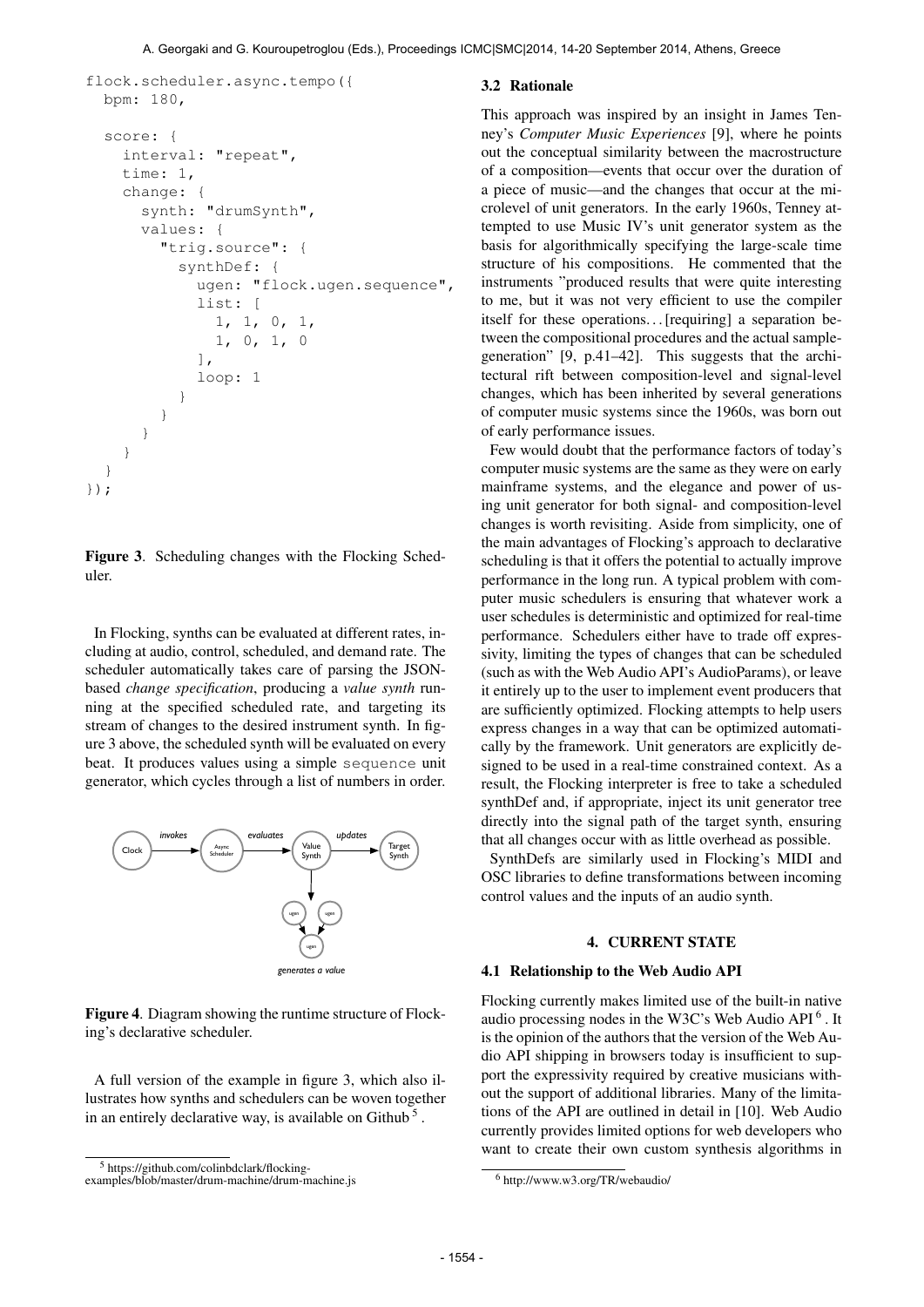JavaScript and expect them to perform well. In particular, it is difficult to mix native and JavaScript-based nodes in the same signal graph without imposing latency and synchronization issues.

Flocking predates the first Web Audio API implementation, and was architected specifically to allow web developers to contribute their own first-class signal processing implementations in an open way. As a result of this philosophy, and due to the performance and developer experience issues of the current Web Audio specification, Flocking uses only small parts of the API. Instead, it takes full control of the sample-generation process and provides musicians with an open palette of signal-generating building blocks that can be used to assemble sophisticated digital instruments.

## 4.2 Comparison with Web Audio Libraries

Several other libraries also take a similar "all JavaScript" approach. *Gibberish* [11] and *CoffeeCollider* [12] are two prominent alternatives to Flocking. CoffeeCollider attempts to replicate the SuperCollider environment as closely as possible using the CoffeeScript programming language [13], while Gibberish takes a more traditional object-oriented approach. Although these environments each offer their own unique features, neither has attempted to stray far from the conventional models established by existing music programming environments.

Flocking, too, has taken architectural inspiration from several existing music programming systems, particularly the design of the SuperCollider 3 synthesis server. Flocking shares with it a simple "functions and state" architecture for unit generators, as well as a strict (conceptual) separation between the realtime constraints of the signalprocessing world and the more dynamic and event-driven application space, manifested in the architectural distinction between unit generators and synths [14, pp. 64].

#### 4.3 Performance

Much has been written about web audio performance issues related to the current generation of JavaScript runtimes generally (lack of deterministic, incremental garbage collection) and the Web Audio API specifically (the requirement for ScriptProcessorNodes to run on the main browser thread) [10, 11]. If history is any indication, it seems likely that the performance characteristics of the JavaScript language will keep improving as the browser performance wars continue to rage between Mozilla, Google, and Apple. In addition, Web Worker-based strategies for sample generation are currently being discussed for inclusion in the Web Audio API specification<sup>7</sup>, which will significantly improve the stability of JavaScript-based signal generators.

In the interim, many claims have been made about the relative performance merits of various optimization strategies used in toolkits such as Gibberish [11]. Most of these claims, however, focus on micro-benchmarks that measure the cost of small-scale operations in isolation, rather than taking into account the performance of real-world signal processing algorithms.

Avoiding the temptation to focus on micro-benchmarking and premature optimization, the approach we have taken in Flocking is to build an architecture and framework that can serve as a flexible, long-term foundation on which to continually evolve new features and improved performance. Significant effort has been invested in developing automated unit and performance tests for Flocking that measure the real-world costs of its approach.



Figure 5. A comparison of performance between Flocking and Gibberish. Smaller bars are faster.

With just-in-time compilers such as Google's  $V8<sup>8</sup>$  and Mozilla's IonMonkey<sup>9</sup>, we believe that real-world performance is best achieved by using simple algorithms that represent stable "hot loops" that can be quickly and permanently compiled into machine code by the runtime. The risk of micro-optimization efforts such as the codegeneration techniques promoted by Gibberish is "lumpy" (i.e. of an unpredictable duration) real-world performance caused by the JavaScript runtime having to re-trace and recompile code. This is particularly an issue when code needs to be dynamically generated and evaluated whenever the signal graph changes, such as the introduction of new synths or unit generators into the pipeline. Flocking avoids this risk while maintaining competitive performance by using a simple algorithm for traversing and evaluating unit generators. Synth nodes and unit generators are stored in flat, ordered lists. Flocking is able to quickly iterate through these lists and evaluate each signal generator in order. Synth nodes and unit generators can be added or removed from the pipeline at any time without forcing the JavaScript runtime to spill its caches when evaluating a new piece of code. This helps to ensure that Flocking's performance profile remains stable and consistent at runtime.

Despite very little optimization effort to date, preliminary benchmarks<sup>10</sup> suggest that Flocking's approach is promising both from the perspective of good performance as well as greater simplicity and maintainability in comparison to systems that use more complex code generation techniques. Figure 5 shows a simple test where one second's worth of samples were generated and timed for an FM synth consisting of three sine oscillators. This test

<sup>7</sup> https://github.com/WebAudio/web-audio-api/issues/113

<sup>8</sup> https://code.google.com/p/v8/

<sup>9</sup> https://wiki.mozilla.org/IonMonkey/Overview

<sup>10</sup> https://github.com/colinbdclark/webaudio-performance-benchmarks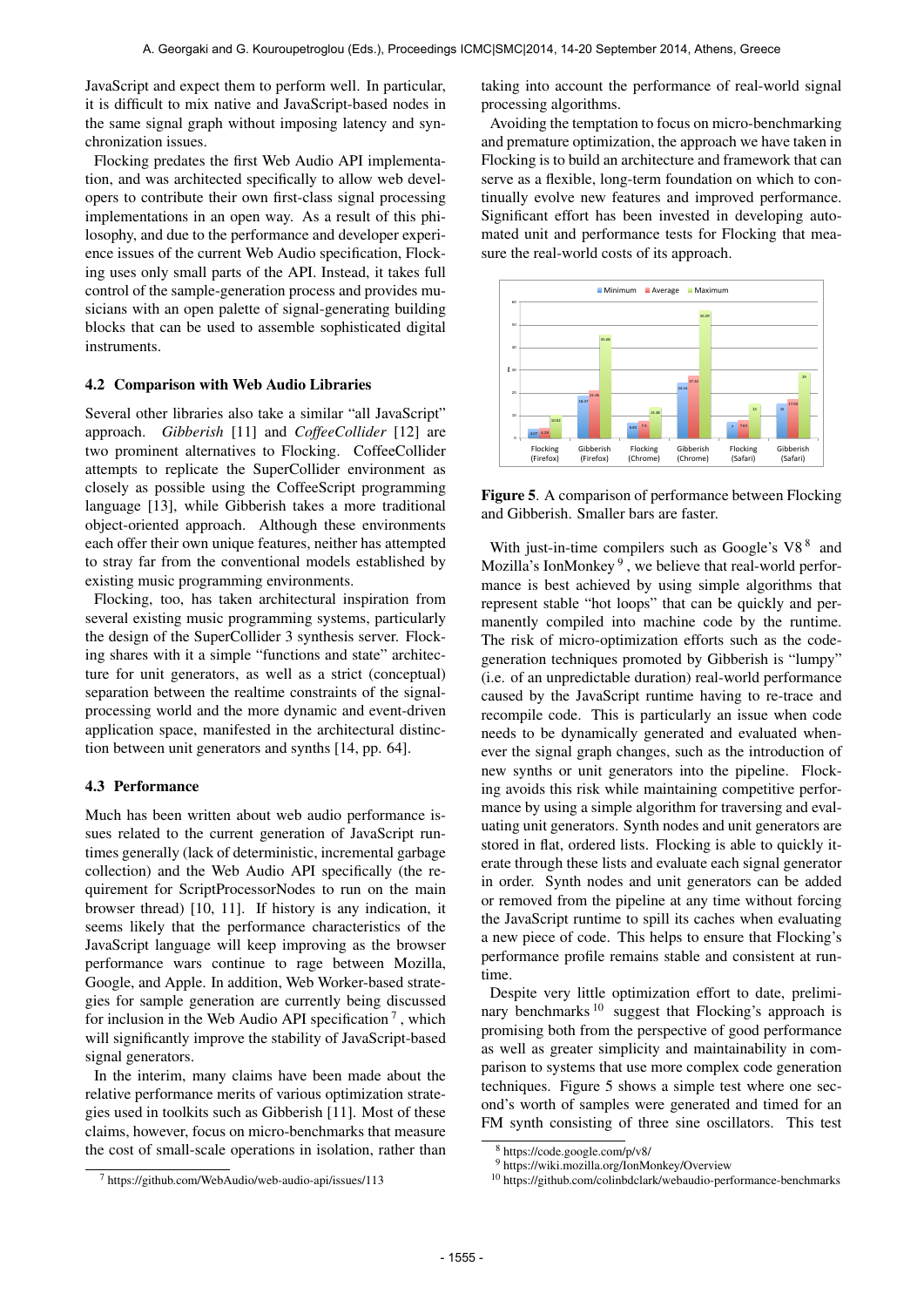was performed 10000 times to illustrate realistic VM behaviour. The minimum, average, and maximum times are graphed in milliseconds. The tests were carried out on an Apple MacBook Pro laptop with a 2.3 GHz Intel Core i7 processor. Many factors can influence benchmark results, but Flocking's performance appears to be significantly better than Gibberish on every browser.

# 4.4 The Flocking Playground

Flocking's data-oriented approach can be useful for a variety of musical and social purposes. For example, a generative music application can algorithmically produce JSON synthDefs on the fly that introduce new instruments or variations on existing instruments into the system. Similarly, a visualization and editing environment can traverse the source code of a synthDef and produce a rendering that allows users to inspect or edit their instruments visually.

The Flocking Playground (see figure 6) is a simple webbased development environment that serves as an evolving platform for showing Flocking's features and approach. It provides the ability to:

- browse, audition, edit, and share links to a variety of Flocking demos
- develop new instruments and compositions in the integrated code editor
- see a synchronized visual rendering of a synth's source code

The Playground's graphical mode parses a user's JSON SynthDef specifications and renders them on the fly using a combination of HTML, CSS, and SVG into a flowbased diagram that illustrates the synth's structure and signal flow.



Figure 6. A screenshot of Flocking's interactive programming environment.

The Flocking Playground is built with Fluid Infusion  $11$ , a JavaScript framework that supports end-user personalization and authoring [15]. Infusion's infrastructure for relaying, transforming, and firing changes across diverse models within an application are critical for maintaining



Figure 7. A screenshot of the Playground's visual view.

synchronization between the graphical and source views of the Playground. Infusion continues to be a source of significant architectural inspiration for Flocking, and the two frameworks share a common philosophy and approach.

# 4.5 Greater Web Audio Integration

Due to the fact that Flocking takes control of the sample generation process directly, it uses very few features of the W3C Web Audio API. As the specification evolves, plans are underway to adopt more of its features in Flocking. At the moment, Flocking consists of a single ScriptProcessorNode that is connected to the Web Audio API's destination sink. Limited support for injecting native Nodes before and after the Flocking script node is available, opening up the possiblity of using nodes such the MediaStreamSource, Panner, and Analyser nodes in tandem with Flocking. Nonetheless it remains difficult to build complex graphs that mix native and Flocking-based processors.

We are in the midst of planning an updated version of the Flocking architecture that allows Flocking unit generators to be interleaved freely with native Web Audio nodes. This approach will introduce a proxy unit generator type that adapts inputs between a native node and a Flocking unit generator.



Figure 8. A diagram showing how Flocking will support mixing unit generators with native Web Audio API nodes.

This architecture change will also help prepare Flocking

<sup>11</sup> http://fluidproject.org/products/infusion